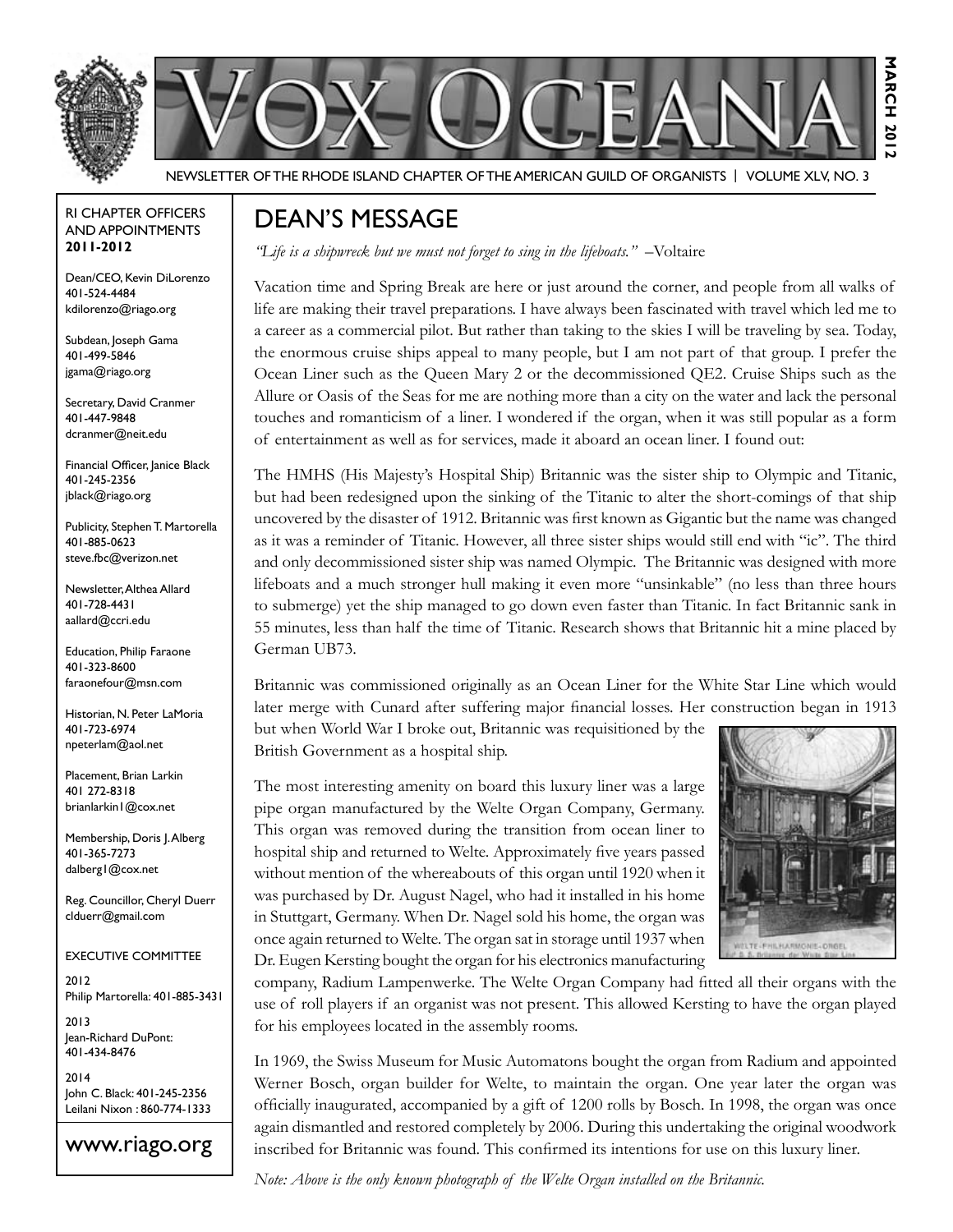## **EVENTS**

**Sunday, March 4, 3:30 pm:** The **Providence Singers** presents Benjamin Britten's epic *War Requiem* blending traditional Latin Requiem texts with the battlefield poetry of WWI soldier, Wilfred Owen. Features 300 musicians including New England Philharmonic, Chorus pro Musica, the Boston Children's Chorus, and vocal soloists **Sarah Pelletier, Frank Kelley** and **Sumner Thompson**. Tickets: \$32; groups of 6+: \$26. Students free with ID. For tickets: www.providencesingers.org or 401-751-5700 for group sales. Cathedral of SS Peter and Paul, Weybosset and Fenner Streets, Providence.

**Sunday, March 18, 4:00 pm: Mark Steinbach**, Brown University Organist, will perform Johannes Brahms' *Prelude and Fugue in g minor*, Anton Heiller's *Passacaglia in c* and *Vesper* on the 1903 Hutchings-Votey organ. He will be joined by acclaimed baritone **Andrew Garland** for Gustav Mahler's *Rückertlieder* transcribed for organ and voice. Sayles Hall, Brown University, (865-3234), handicapped accessible; admission free.

**Sunday, April 15, 4:00 pm:** Gala inaugural organ recital and reception introducing the new 3-manual Rodgers Allegiant 698 instrument. Four guest recitalists, **Diana Norton-Jackson, Kevin DiLorenzo, Philip Faraone** and **Stephen Martorella**  will play wide-ranging repertoire, including improvisations by the artists. Greenwood Community Church, Presbyterian, 805 Main Ave, Warwick.

# Summer in Switzerland

Betty Maisonnat, organist, Lyon, France sends information about an organ summer course in Switzerland coupled with a competition for a composition prize. Information and form: www.orgues-et-cimes.org. Printed leaflets are available on request; email: betty.maisonnat@orgues-et-cimes.org. Deadline is June 30. *(The information is in French.)*

## Travel with Philip

From Philip Faraone:

Dear Friends,

Many of you know that I have retired from teaching at Cranston High School West. Since then, I have been asked by Travel Leaders (Garden City) to host a tour to Italy, including Florence, Rome, Lake Como, Assisi, Milan and other cities. After working on the arrangements for several months, the time has come to announce this wonderful tour. The tour leaves on Labor Day and is for 11 days and 9 nights, departing from Logan Airport with transportation to and from the airport. First class hotels, breakfast and dinner each day (including wine with dinner). Contact Philip at 401-323-8600.

## Welcome New Members

**Brenda Muoio**, 2 Potter Court, Coventry, RI 02816.

**Donald Dame**, 1259 Hartford Pike, North Scituate, RI 02857; 647-4654 donaldduck147@verizon.net. He is organist/music director at St. Joseph Church Hope Street, Providence. 421-9137.

## **CONDOLENCES**

It is with sadness that we announce the passing of **Helen Miller**, former Dean of RIAGO and organist for many years at Pawtucket Congregational Church. In the 1990s, Helen was the moving force behind a series of annual concerts in the Blackstone Valley involving choirs from the area representing many denominations in a joint effort to raise funds for a local homeless shelter. She died on February 23. A Memorial Service is being planned. Tentative date is March 17. Members will receive details by e-mail as plans are finalized, or may consult the RIAGO website. Our condolences go to Betsy Miller and the rest of Helen's family.

## A Memoir of My Musical Life by Brian Larkin PART 8

Very early on in the history of the Conference, the old schedules that I have indicate that both George and Nancy Faxon were giving lectures. George's were always along the lines of a "fireside" chat—full of good humor and practical advice. Nancy's engaging southern drawl was often imitated by the likes of a young Tom Murray, but all kidding aside, she was full of wise advice from a long career as a composer and a treasure trove of "insider" information thanks to her travels with George. She was a delightful conversationalist at post conference parties, and years later when I was running the Conference, she would show up with wonderful jars of orange marmalade made from dwarf fruit grown in her home in Chestnut Hill.

George was always fun to be with. I always wanted to learn Dupre's *Variations on a Noel* and at one of these parties, he told me we'd have a lesson on it. "It's all very simple you see…nothing but a bag of tricks." To this day, I struggle with it. We never did have that lesson and I fail to see that much of the score is in the "trick" department. His sense of humor and timing was priceless. He often opened a lecture with his definition of an "expert"… anybody they bring in from more than twelve miles out of town… the further out of the town the better, the further distance bestowing more "expertness" to the visitor. I still use that line myself *(continued on page 3)*